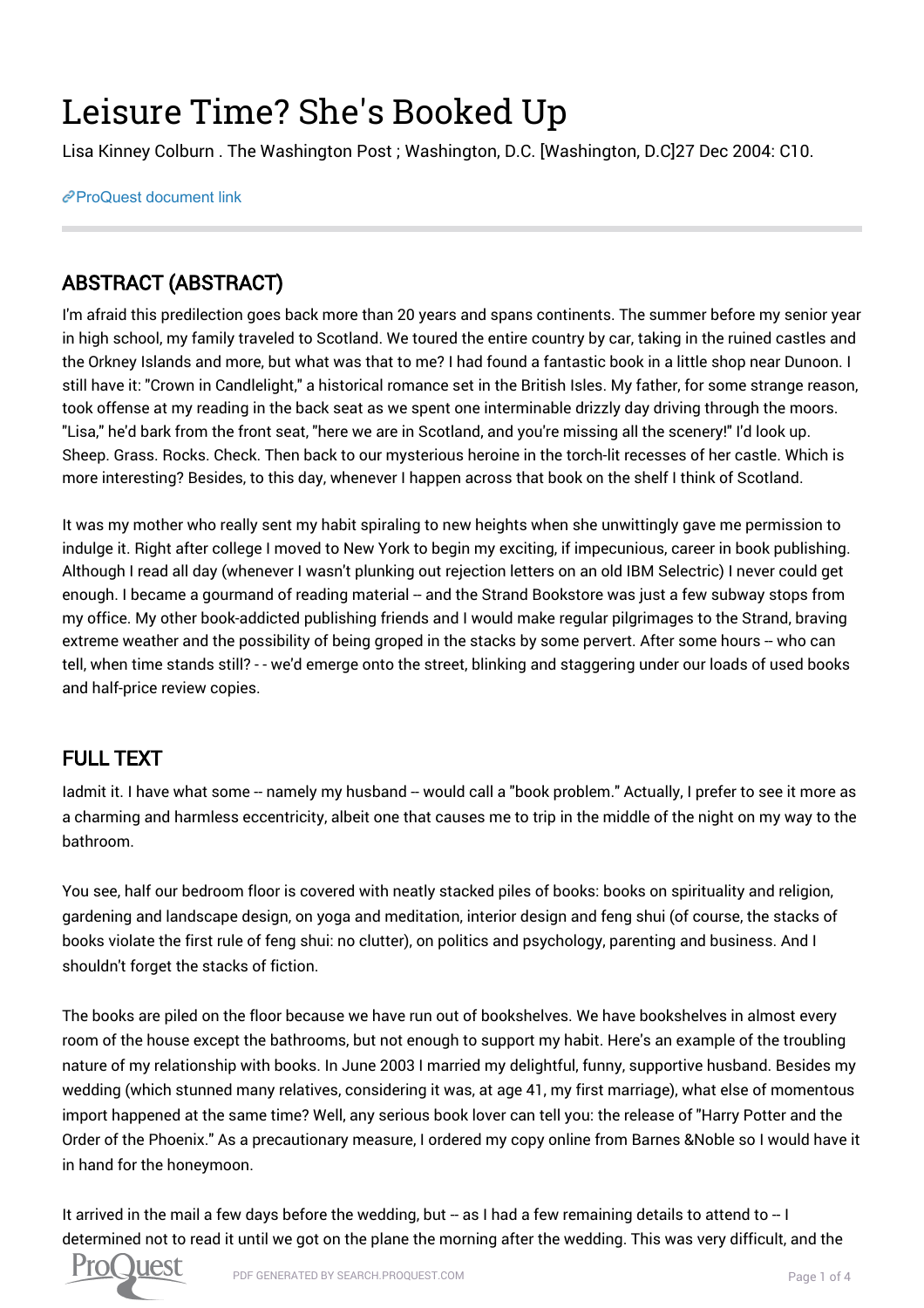book occupied my thoughts nearly as much as the impending nuptials. Fortunately for our marriage, the novel was a disappointment, so I actually did spend more time snorkeling and lounging about with my husband in the tropical paradise of St. John than curled up in a chair reading. Still, you can see the problem.

Then there is the matter of travel. Over the summer I visited a dear friend in Seattle who has an even more serious "problem" than I do, and she tempts fate every day, much like an alcoholic who works as a bartender: She is a librarian. She has so many books at home that her shelves are stacked two deep, which requires pulling books from the front row to peer at what you might be missing in the back. Anyway, on this trip we decided to go to Portland, Ore. -- not to take in the undoubtedly interesting sights of the city but to visit Powell's bookstore, now in seven locations! We spent the night at a Motel 6 on the outskirts of Portland so we could spend more on books (accommodations -- what a waste of good book cash). Most of my trips are like this. Like the finely trained snout of a drug-sniffing dog, I can find a good bookstore in the most out-of-the-way places -- and buy with gleeful abandon.

I'm afraid this predilection goes back more than 20 years and spans continents. The summer before my senior year in high school, my family traveled to Scotland. We toured the entire country by car, taking in the ruined castles and the Orkney Islands and more, but what was that to me? I had found a fantastic book in a little shop near Dunoon. I still have it: "Crown in Candlelight," a historical romance set in the British Isles. My father, for some strange reason, took offense at my reading in the back seat as we spent one interminable drizzly day driving through the moors. "Lisa," he'd bark from the front seat, "here we are in Scotland, and you're missing all the scenery!" I'd look up. Sheep. Grass. Rocks. Check. Then back to our mysterious heroine in the torch-lit recesses of her castle. Which is more interesting? Besides, to this day, whenever I happen across that book on the shelf I think of Scotland.

I think I can safely blame my little "problem" on my parents. Some of my happiest early memories are of sitting in my father's lap as he read to me before dinner from a big red book called "The World's Best Fairy Tales." I was enchanted by stories about the Snow Queen, the Pied Piper, Beauty and the Beast, Rapunzel. My imagination danced with dazzling images of witches and ogres and princesses and brave children and faraway lands.

But it was my mother who really sent my habit spiraling to new heights when she unwittingly gave me permission to indulge it. Right after college I moved to New York to begin my exciting, if impecunious, career in book publishing. Although I read all day (whenever I wasn't plunking out rejection letters on an old IBM Selectric) I never could get enough. I became a gourmand of reading material -- and the Strand Bookstore was just a few subway stops from my office. My other book-addicted publishing friends and I would make regular pilgrimages to the Strand, braving extreme weather and the possibility of being groped in the stacks by some pervert. After some hours -- who can tell, when time stands still? - - we'd emerge onto the street, blinking and staggering under our loads of used books and half-price review copies.

I have to admit that I felt guilty about my purchases in those days. I was making a pittance as an editorial assistant and lived in Queens with two roommates to make ends meet. Even so, I had to eat ramen for dinner on more nights than I'd care to admit, never bought new clothes and walked around most of the time with some butchered version of a chic haircut that I received at the local beauty school. So my parents would periodically send me a check to get by, and there I was, spending it on books.

But here's where my mother comes in: Feeling especially contrite after a flagrant book-buying spree, I told her over the phone how much I had spent, and waited for the shoe to drop. Here's what she said, and I quote verbatim: "Well, there are worse vices to have." Exoneration! Freedom! Exhilaration! A license to buy! Such simple and beautiful words. And I have lived by them all the days of my life. I'm sure most parents would like to know they've influenced their children to such a profound degree.

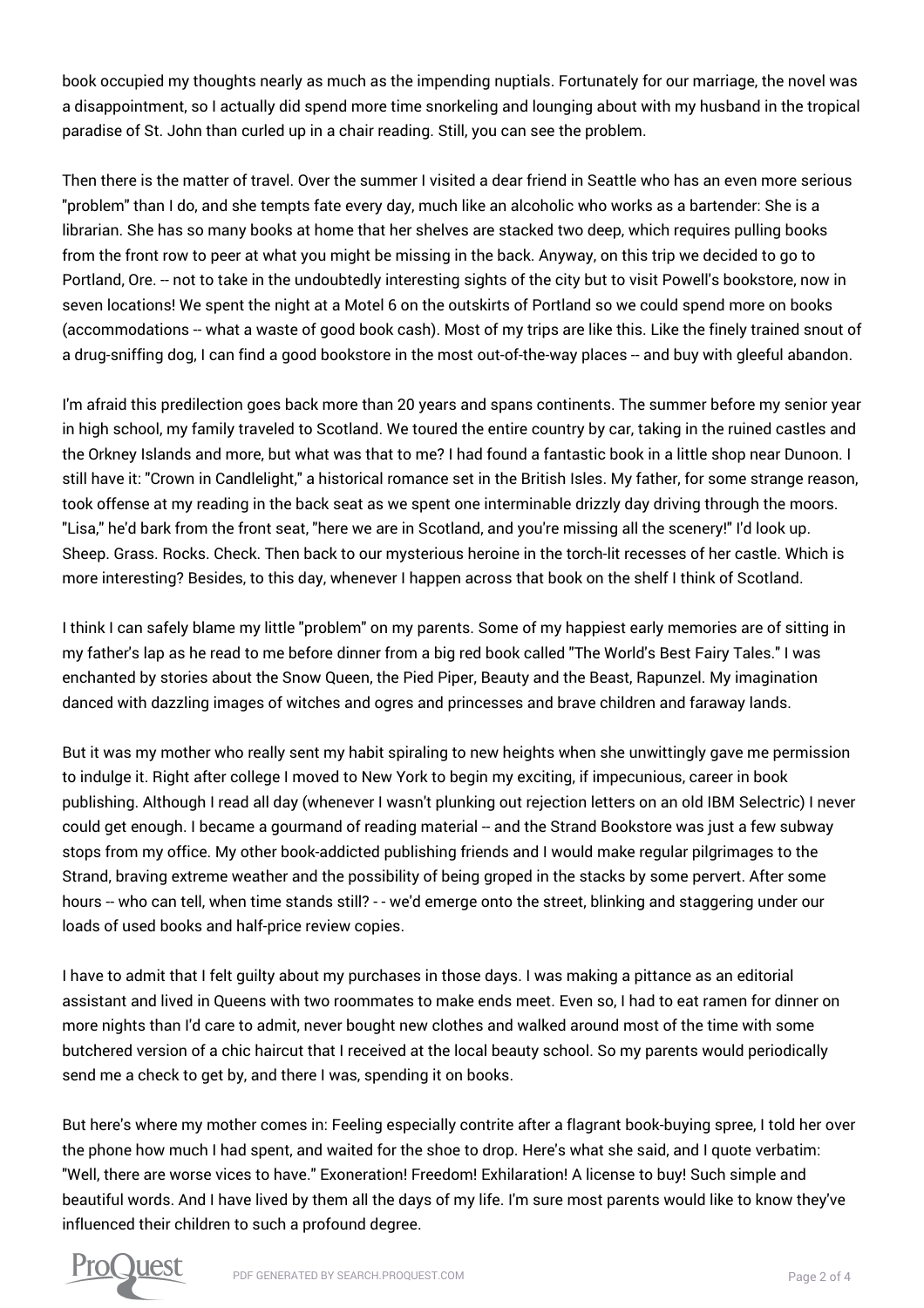Ever since then I have felt free to love, wildly and with abandon, my cloth- and paper-covered friends who have been there for me through the darkest of times and in the brightest moments of happiness. And at this stage in my life -- newly married, stepmother to two teenage girls, suburban homeowner -- I love books most of all for what they can teach me. Suddenly I want to learn about gardens, birds, trees, home maintenance, interior design, cooking, crafts and so on. And I want to learn how to parent these teenagers I've inherited. And I want to know how to find God in the midst of all the craziness. And through it all -- through every trial and interest and celebration -- there is a book (and the author behind it) shining a light on my path. So even though I may appear to have a book problem, all the piles are a reflection of where I am at midlife: searching, questioning, open to all possibilities. A pretty good place to be.

## DETAILS

| <b>Publication title:</b>      | The Washington Post; Washington, D.C.                          |
|--------------------------------|----------------------------------------------------------------|
| Pages:                         | C10                                                            |
| <b>Number of pages:</b>        | $\pmb{0}$                                                      |
| <b>Publication year:</b>       | 2004                                                           |
| <b>Publication date:</b>       | Dec 27, 2004                                                   |
| Section:                       | <b>STYLE</b>                                                   |
| <b>Publisher:</b>              | WP Company LLC d/b/a The Washington Post                       |
| Place of publication:          | Washington, D.C.                                               |
| <b>Country of publication:</b> | United States, Washington, D.C.                                |
| <b>Publication subject:</b>    | <b>General Interest Periodicals--United States</b>             |
| <b>ISSN:</b>                   | 01908286                                                       |
| Source type:                   | Newspapers                                                     |
| Language of publication:       | English                                                        |
| Document type:                 | <b>NEWSPAPER</b>                                               |
| ProQuest document ID:          | 409752422                                                      |
| <b>Document URL:</b>           | https://search.proquest.com/docview/409752422?accountid=189667 |
| Copyright:                     | Copyright The Washington Post Company Dec 27, 2004             |
| Last updated:                  | 2017-11-10                                                     |